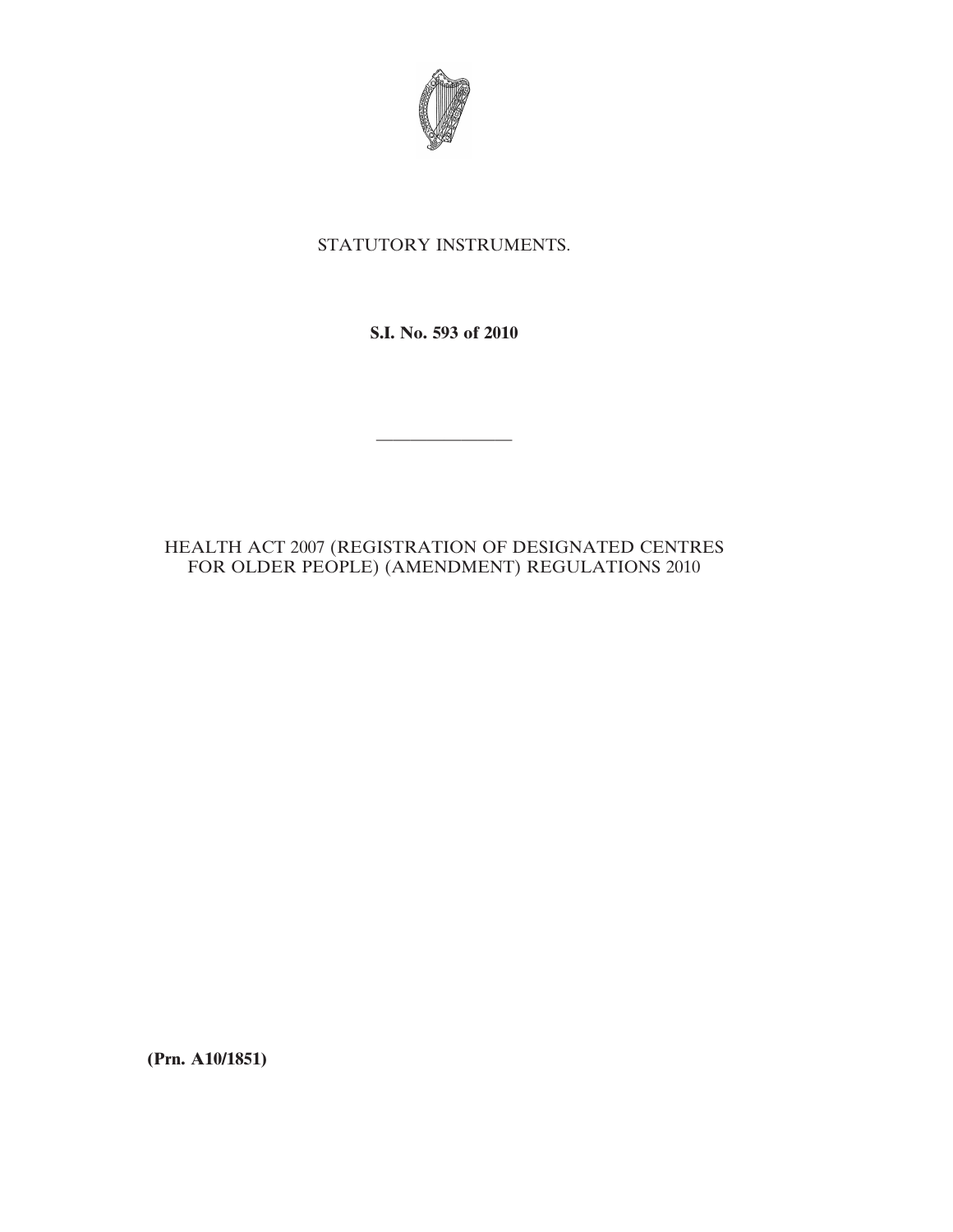## HEALTH ACT 2007 (REGISTRATION OF DESIGNATED CENTRES FOR OLDER PEOPLE) (AMENDMENT) REGULATIONS 2010

I, MARY HARNEY, Minister for Health and Children, in exercise of the powers conferred on me by section 99 of the Health Act 2007 (No. 23 of 2007) hereby make the following regulations:

## *Citation and Commencement*

1. (1) These Regulations may be cited as the Health Act 2007 (Registration of Designated Centres for Older People) (Amendment) Regulations 2010.

(2) These Regulations come into operation on 1 January 2011.

*Amendment of Article 8 of the Health Act 2007 (Registration of Designated Centres for Older People) Regulations 2009 (S.I. No. 245 of 2009)*

2. Article 8 of the Health Act 2007 (Registration of Designated Centres for Older People) Regulations 2009 (S.I. No. 245 of 2009) is hereby amended by the substitution of  $\epsilon$ 183.00 for  $\epsilon$ 190.00 in subarticle (1).



GIVEN under my Official Seal, 9 December 2010.

> MARY HARNEY, Minister for Health and Children.

*Notice of the making of this Statutory Instrument was published in "Iris Oifigiúil" of* 17*th December*, 2010.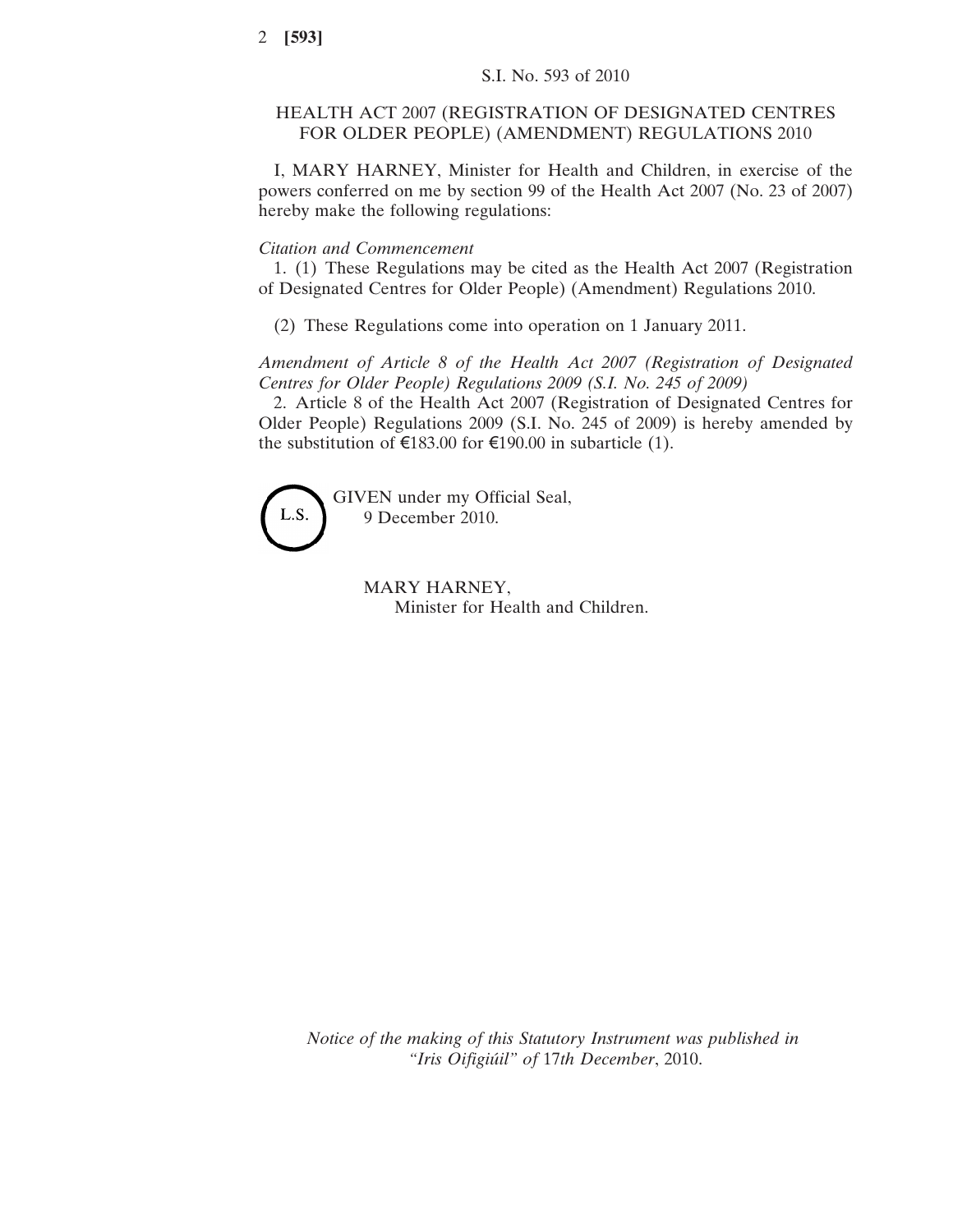**[593]** 3

## EXPLANATORY NOTE

*(This note is not part of the Instrument and does not purport to be a legal interpretation.)*

These Regulations amend article 8 of the Health Act 2007 (Registration of Designated Centres for Older People) Regulations 2009 by reducing the annual fee payable by a registered provider under Section 99 of the Act to €183.00 in respect of each resident who will be accommodated in the designated centre.